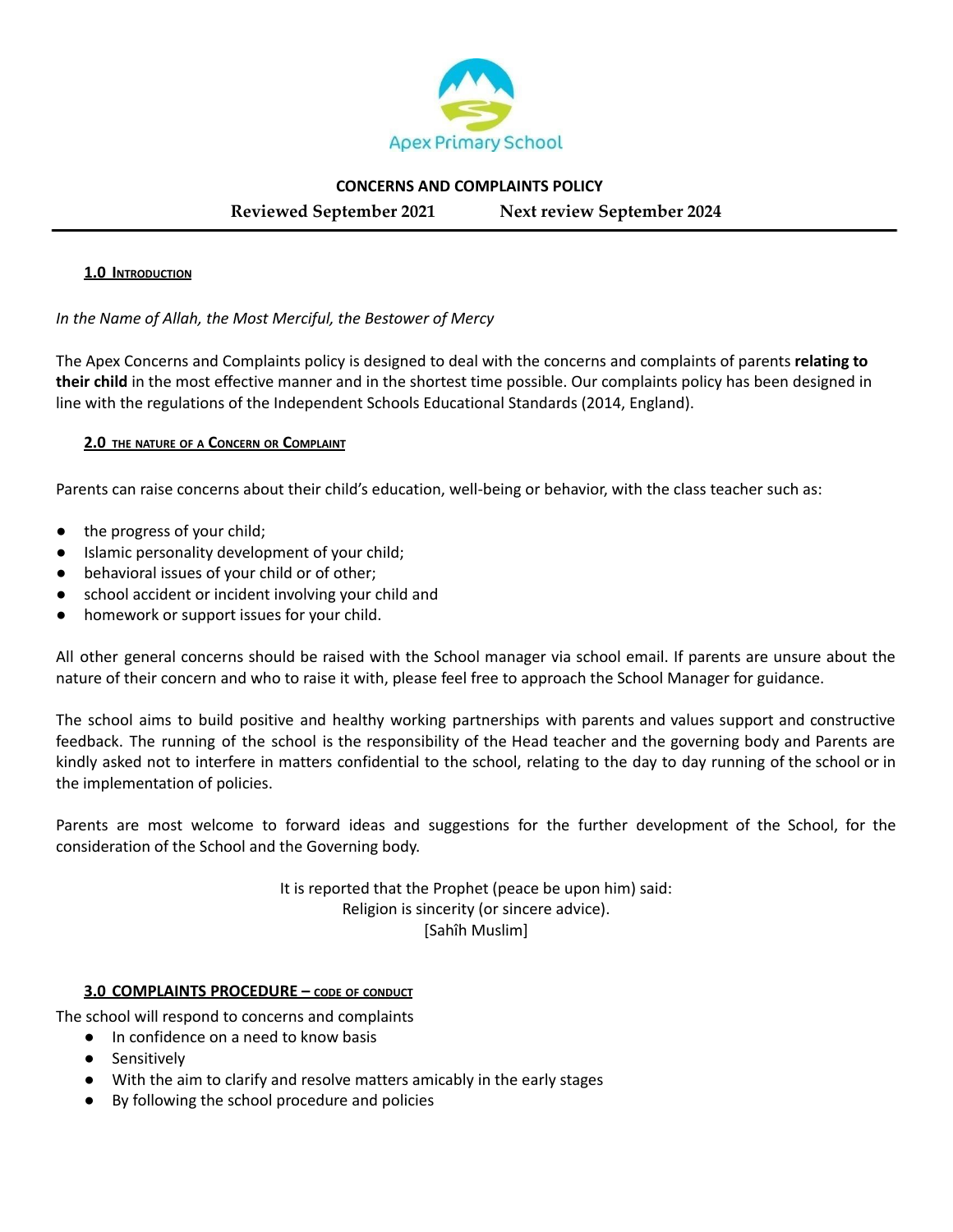Parents are also under an obligation to follow the concerns and complaints procedure and maintain confidentiality of meetings with the School, for the process to be effective and avoid hindrance to the complaints process. The school will not accept, in the process of following correct procedure:

- A complaint directly to the governors by bypassing the internal stages (informal and formal) and completing actions set;
- Allegations or opinions based upon heresy, which the complainant cannot validate;
- Breaking the code of confidentiality;
- Representing concerns or complaints of others or Petitioning;
- A second complaint whilst the first is in process;
- Threatening behavior towards any member of staff;
- Threats made to the school;
- Parents contacting staff outside of school hours to discuss pupil, staff or school related matters **at any time, (**including former members of staff).

The concern or complaint must be clearly defined and raised promptly with the School manager or the relevant member of staff, initially at the informal stage.

Failure to follow the correct procedure will be treated as a breach of the contract between the parents and the school and Apex Primary School reserves the right to terminate the contract.

# **1.1 STAGE 1: INFORMAL STAGE**

Parents can raise their concerns relating to their child directly with the class teacher during the weekly contact period allocated to teachers after school or immediately via the school office if the matter is urgent. All other concerns can be raised with the School Manager (e.g. by telephone or via email using [contact@apexprimary.co.uk](mailto:contact@apexprimary.co.uk)). Parents should inform the School Manager about the matter of concern. Depending on the nature of the concern. The school manager will try her best to help or will arrange for the relevant person or the Head teacher to contact the Parent as appropriate.

We will endeavor to respond to all concerns promptly, as most concerns are resolved through the initial informal dialogue. There may be times where concerns may not be resolved immediately, however Parents can expect to receive a response within 2 days. If required, an appointment will be provided within 10 (school) days. Response times may be slightly longer for Arabic and Quran teachers.

All matters will be taken seriously and effort made to resolve them amicably and in the shortest time possible, inshaAllah. The concern or complaint may be recorded by the relevant member of staff. The Senior leadership team may be made aware and informed about meetings arranged with Parents. The Head teacher or Deputy Head may also attend the meeting.

# **1.2 STAGE 2: FORMAL STAGE**

If the matter is unresolved after discussions with the teacher then the parent(s) should formally write to the Head teacher of the school outlining the details of the complaint.

The matter will be raised with the Class teacher or/and relevant members of staff.

The parent(s) will be invited for a meeting with the class teacher or member of staff concerned within 10 (school) days of receiving the letter of complaint.

The meeting will then followed up with action points to resolve the complaint and targets agreed with all parties concerned. The school will keep a record of meetings and any action points agreed. The Head teacher will follow this up ten days after the targets have been agreed.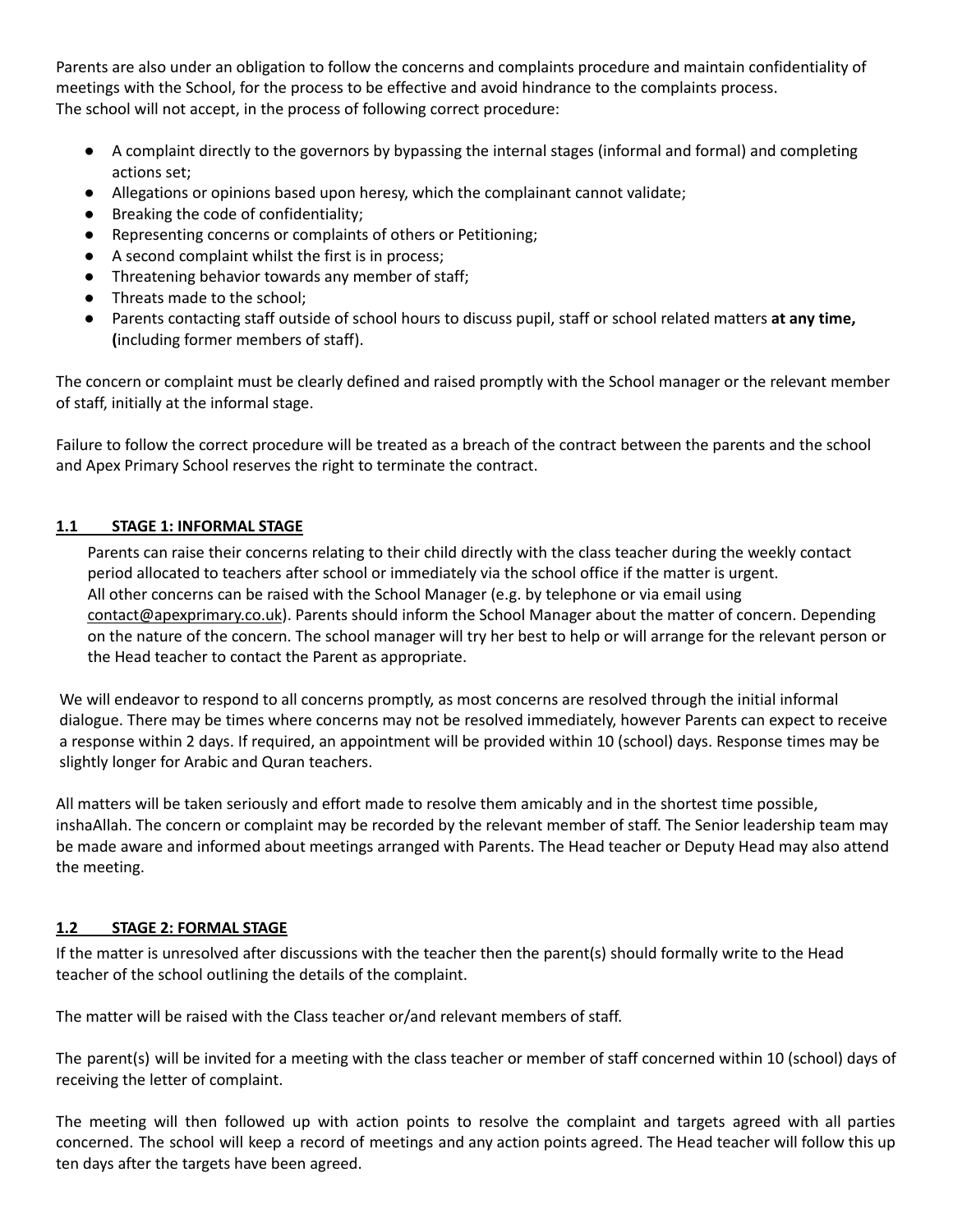Parents will be given the option to attend a follow up meeting to see if the matter has been resolved or if other measures need to be taken.

## **1.3 STAGE 3: FINAL STAGE**

If parents are still unsatisfied with the response to their complaint, then the complaint will be heard by a panel of three who have not been directly involved in the matters detailed in the complaint. At least one person on the panel will be independent of the direct operations of the school e.g. a School Governor. The school proprietor will select the panel and may be part of it.

At this hearing parents are permitted to attend and bring their own representative or choose an independent representative.

The complaint will be investigated by the panel and an appropriate course of action undertaken to resolve the matter.

The decision and resolution of the panel will be final. A copy of the findings and recommendations will be provided for the complainant and where relevant, the person complained about and is available for inspection by the proprietor and Head teacher on school premises

Please note that the panel hearing will take place within 20 school days post the exhaustion of Stage 2.

Written records will be kept of all complaints, indicating whether they were resolved at stage 1, 2 or 3. All correspondence, statements and records of complaints will be kept confidential.

Apex would like to stress the importance of sincerity and complete adherence to Islamic ethos & manners from all parties involved when trying to solve any problem.

Allah ta'ala stresses the importance of *islaah*in many verses of the noble Qur'an: **{The believers are but brothers, so make** *islaah***(settlement) between your brothers. And fear Allah that you may receive mercy.}** [49:10]

Apex cannot tolerate any harassment of their staff, parents or pupils and would like to remind everyone of the beautiful advice narrated from our beloved Prophet *sall-Allahu 'alaihiwasallam*who said: **"The believer does not insult, nor curse, nor use obscene talk or foul speech."**[Reported in At-Tirmidhi, *saheeh*]. The Prophet *sall-Allahu 'alaihiwasallam* also said: **"If any of you becomes angry, let him keep silent."** [Reported by Imam Ahmad, *saheeh*).

**SUMMARY**

A summary of the procedure above is provided in the process diagram below.